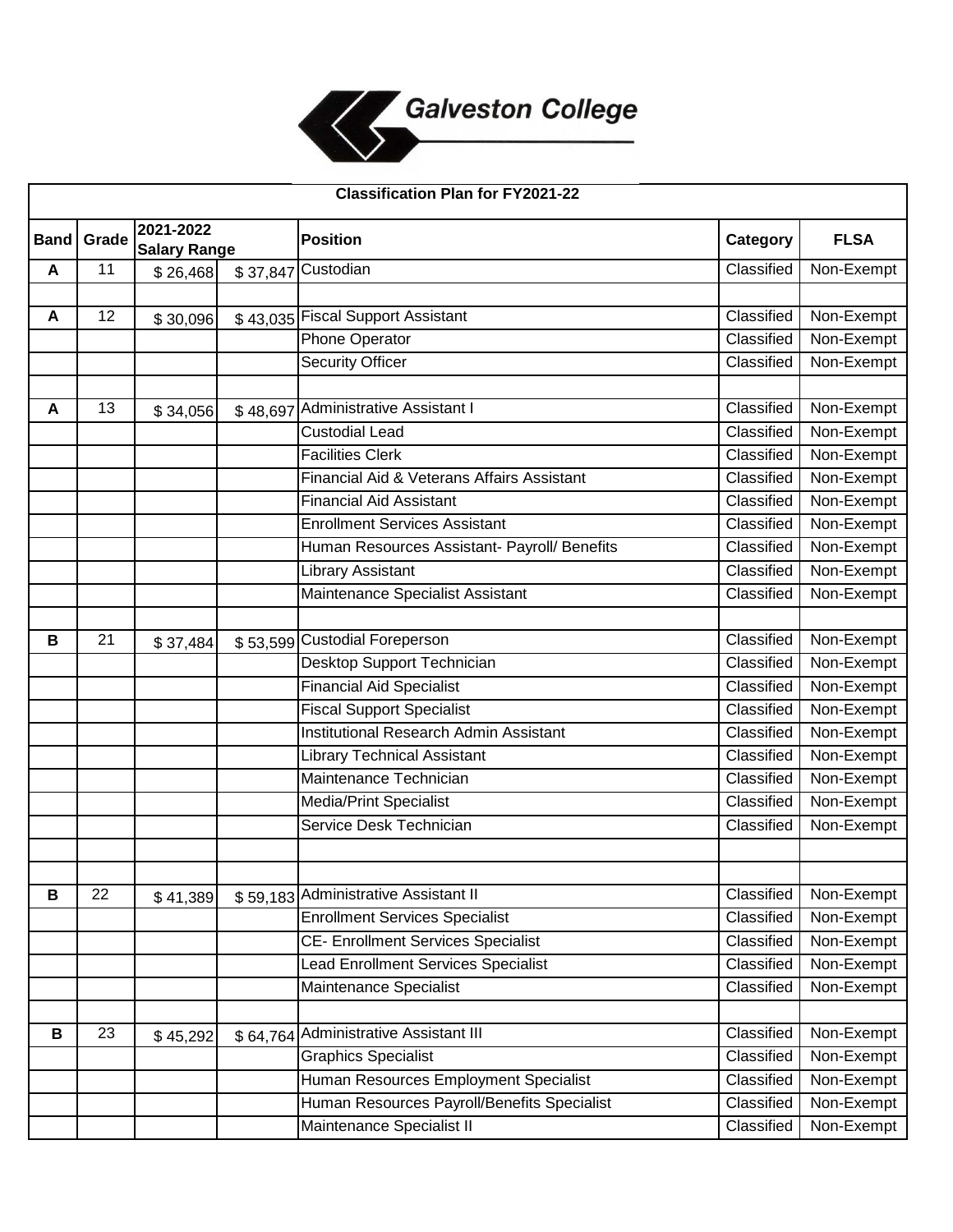| 2021-2022<br><b>Position</b><br><b>Band</b><br>Grade                                        | Category   | <b>FLSA</b> |
|---------------------------------------------------------------------------------------------|------------|-------------|
| <b>Salary Range</b>                                                                         |            |             |
| Accts Payable, Cash Disbursement Coordinator<br>24/31<br>B                                  | Classified | Non-Exempt  |
| \$48,849<br>\$69,851                                                                        |            |             |
| B<br>25/32<br>\$74,938 Executive Assistant                                                  | Classified | Non-Exempt  |
| \$52,407                                                                                    |            |             |
| 41<br>\$77,266 Accountant I<br>C<br>\$52,686                                                | Prof/Tech  | Exempt      |
| <b>Admissions Coordinator</b>                                                               | Prof/Tech  | Exempt      |
| <b>Assessment Coordinator</b>                                                               | Prof/Tech  | Exempt      |
| <b>BBS Student Advisor</b>                                                                  | Prof/Tech  | Exempt      |
| Career Navigator                                                                            | Prof/Tech  | Exempt      |
| <b>Creative Services Manager</b>                                                            | Prof/Tech  | Exempt      |
| Digital Communications & Web Services Mgr                                                   | Prof/Tech  | Exempt      |
| <b>ERP Support Specialist</b>                                                               | Prof/Tech  | Exempt      |
| <b>Financial Aid Coordinator</b>                                                            | Prof/Tech  | Exempt      |
| <b>Grant Writer</b>                                                                         | Prof/Tech  | Exempt      |
| <b>Job Placement Navigator</b>                                                              | Prof/Tech  | Exempt      |
| Librarian                                                                                   | Prof/Tech  | Exempt      |
| <b>Professional Trainer- Healthcare</b>                                                     | Prof/Tech  | Exempt      |
| <b>Purchasing Coordinator</b>                                                               | Prof/Tech  | Exempt      |
| <b>Student Life Coordinator</b>                                                             | Prof/Tech  | Exempt      |
| Title V Instructional Technologist                                                          | Prof/Tech  | Exempt      |
| TRIO Upward Bound Academic Coordinator                                                      | Prof/Tech  | Exempt      |
|                                                                                             |            |             |
| \$82,214 Career Placement & Tutoring Center Coordinator<br>C<br>42<br>\$53,195              | Prof/Tech  | Exempt      |
| <b>Continuing Education Coordinator</b>                                                     | Prof/Tech  | Exempt      |
| Distance Ed Coord/Instructional Design Specialist                                           | Prof/Tech  | Exempt      |
| <b>ERP Analyst/Programmer</b>                                                               | Prof/Tech  | Exempt      |
| Network/Server Specialist                                                                   | Prof/Tech  | Exempt      |
| <b>Student Success Advisor</b>                                                              | Prof/Tech  | Exempt      |
| <b>Student Success Advisor for Dual Credit</b>                                              | Prof/Tech  | Exempt      |
| <b>Systems Analyst</b>                                                                      | Prof/Tech  | Exempt      |
| <b>Technology Program Analyst</b>                                                           | Prof/Tech  | Exempt      |
| <b>Title V Pathways Advising Specialist</b>                                                 | Prof/Tech  | Exempt      |
| 43<br>C                                                                                     | Prof/Tech  | Exempt      |
| \$87,164 Accountant II<br>\$56,396<br><b>Assistant Director of Admissions &amp; Records</b> | Prof/Tech  | Exempt      |
| Network/Server Administrator                                                                | Prof/Tech  | Exempt      |
|                                                                                             |            |             |
| \$93,998 Director of BBS<br>$\mathbf c$<br>51<br>\$60,643                                   | Prof/Tech  | Exempt      |
| <b>Director of Educational Services</b>                                                     | Prof/Tech  | Exempt      |
| Director of Upward Bound                                                                    | Prof/Tech  | Exempt      |
| HSI STEM Project/Title V Director                                                           | Prof/Tech  | Exempt      |
|                                                                                             |            |             |
| 52<br>\$104,053 Assistant Director of Business Services<br>C<br>\$67,131                    | Prof/Tech  | Exempt      |